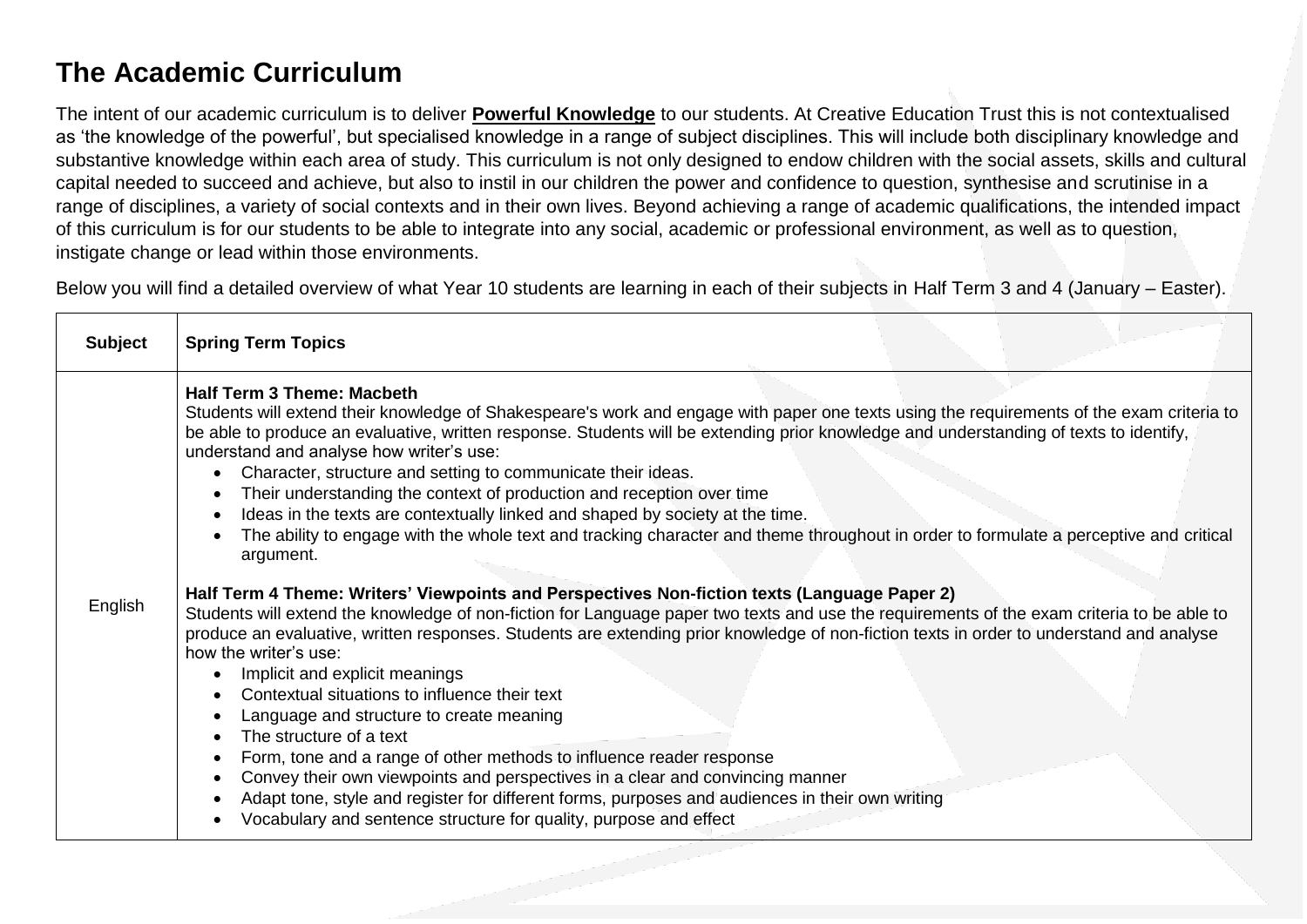| <b>Maths</b> | Students will study the following topics<br>Core<br>Rounding and Error Intervals<br>$\bullet$<br>Fractions decimals and percentages<br>Direct and Inverse proportion including real life applications<br><b>Standard Form and Index Laws</b><br><b>Expanding and Factorising</b><br><b>Solving Equations</b><br><b>Averages and Spread</b>                                                                                                                                                                                                                                                                                                                                                                                                                                                                                                        |
|--------------|---------------------------------------------------------------------------------------------------------------------------------------------------------------------------------------------------------------------------------------------------------------------------------------------------------------------------------------------------------------------------------------------------------------------------------------------------------------------------------------------------------------------------------------------------------------------------------------------------------------------------------------------------------------------------------------------------------------------------------------------------------------------------------------------------------------------------------------------------|
|              | Extension<br>Direct and Inverse Proportion<br>Similarity in 2d and 3d<br>Surface Area and Volume including cones, spheres and frustums<br>Coordinate geometry                                                                                                                                                                                                                                                                                                                                                                                                                                                                                                                                                                                                                                                                                     |
|              | <b>Biology:</b><br><b>Bioenergetics (Photosynthesis and Respiration)</b><br>Students are learning how plants harness the Sun's energy in photosynthesis in order to make food. This process of photosynthesis<br>liberates oxygen which has built up over millions of years in the Earth's atmosphere. Both animals and plants use this oxygen to oxidise<br>food in a process called aerobic respiration which transfers the energy that the organism needs to perform its functions. Conversely,<br>anaerobic respiration does not require oxygen to transfer energy. During vigorous exercise the human body is unable to supply the cells<br>with sufficient oxygen and it switches to anaerobic respiration. This process will supply energy but also causes the build-up of lactic acid in<br>muscles which causes fatigue                  |
|              | <b>Chemistry: Energy Changes, Rate and Equilibrium</b>                                                                                                                                                                                                                                                                                                                                                                                                                                                                                                                                                                                                                                                                                                                                                                                            |
| Science      | <b>Energy Changes</b><br>Students are learning that energy changes are an important part of chemical reactions. The interaction of particles often involves transfers<br>of energy due to the breaking and formation of bonds. Reactions in which energy is released to the surroundings are exothermic reactions,<br>while those that take in thermal energy are endothermic. These interactions between particles can produce heating or cooling effects that<br>are used in a range of everyday applications. Some interactions between ions in an electrolyte result in the production of electricity. Cells<br>and batteries use these chemical reactions to provide electricity. Electricity can also be used to decompose ionic substances and is a useful<br>means of producing elements that are too expensive to extract any other way. |
|              | <b>Rates and Equilibrium</b>                                                                                                                                                                                                                                                                                                                                                                                                                                                                                                                                                                                                                                                                                                                                                                                                                      |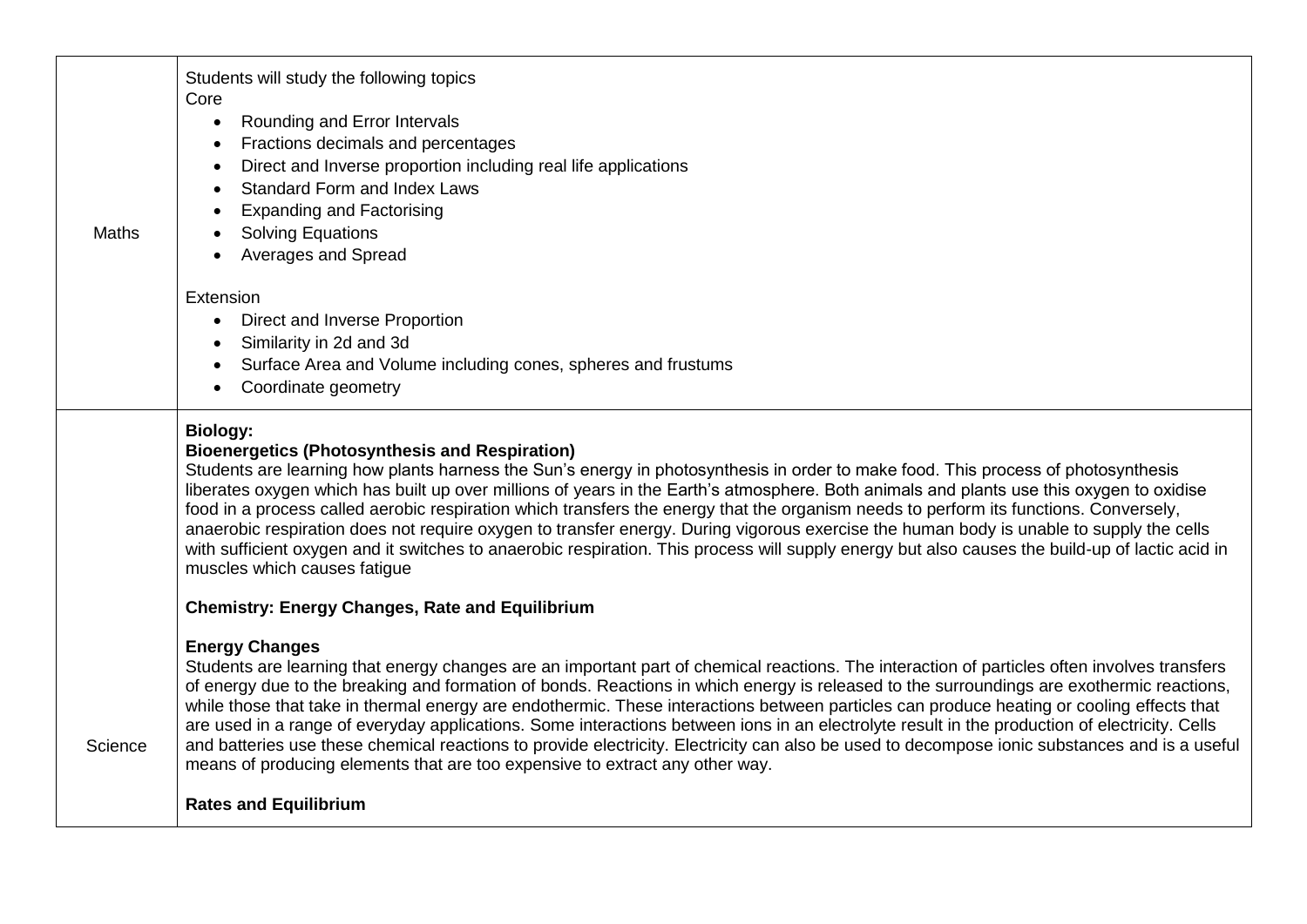Students are learning that chemical reactions can occur at vastly different rates. Whilst the reactivity of chemicals is a significant factor in how fast chemical reactions proceed, there are many variables that can be manipulated in order to speed them up or slow them down. Chemical reactions may also be reversible and therefore the effect of different variables needs to be established in order to identify how to maximise the yield of desired product. Understanding energy changes that accompany chemical reactions is important for this process. In industry, chemists and chemical engineers determine the effect of different variables on reaction rate and yield of product. Whilst there may be compromises to be made, they carry out optimisation processes to ensure that enough product is produced within a sufficient time, and in an energy-efficient way.

#### **Physics:**

## **Atomic Structure**

Students will be learning about the different types of nuclear radiation (alpha, beta and gamma). They will understand the terms Ion, Ionisation, Isotope, contamination, irradiation and half-life and how these relate to specific uses. They will also understand the mechanisms isotopes use to become more stable, constructing nuclear equations to explain these.

Students will know the nature of Alpha, Beta and Gamma radiation (and neutron emission) and their dangers and uses.

Triple Science Students will also study nuclear fission and fusion as a means to generate electricity.

### **Forces in action**

Students will be learning about how forces interact in a wide range of contexts, referring to interaction pairs. They will Know the connection between weight, mass and gravity including how to use the equation.

Students will be able to draw freebody diagrams to show resultant force and vector diagrams (HT) to illustrate resolution of forces and how to calculate work done

They will study how the extension of an object is proportional to the force applied until elastic limit and how to calculate the energy stored in a stretched object.

Triple students will also study moments and the effects of levers and gear systems, learning how to calculate pressure in a fluid and its effects, to include atmospheric pressure.

**Edexcel: [https://qualifications.pearson.com/content/dam/pdf/GCSE/History/2016/specification-and-sample-assessments/gcse-9-1](https://qualifications.pearson.com/content/dam/pdf/GCSE/History/2016/specification-and-sample-assessments/gcse-9-1-history-specification.pdf) [history-specification.pdf](https://qualifications.pearson.com/content/dam/pdf/GCSE/History/2016/specification-and-sample-assessments/gcse-9-1-history-specification.pdf)**

Students will study

**History** 

#### **The British sector of the Western Front 1914-18; injuries, treatment and the trenches.**

The historic environment section of paper 1 enables students to examine the relationship between a place and historical events and developments. Students will need to develop the skills necessary to analyse, evaluate and use contemporary sources to make substantiated judgements, in the context of the historical events studied.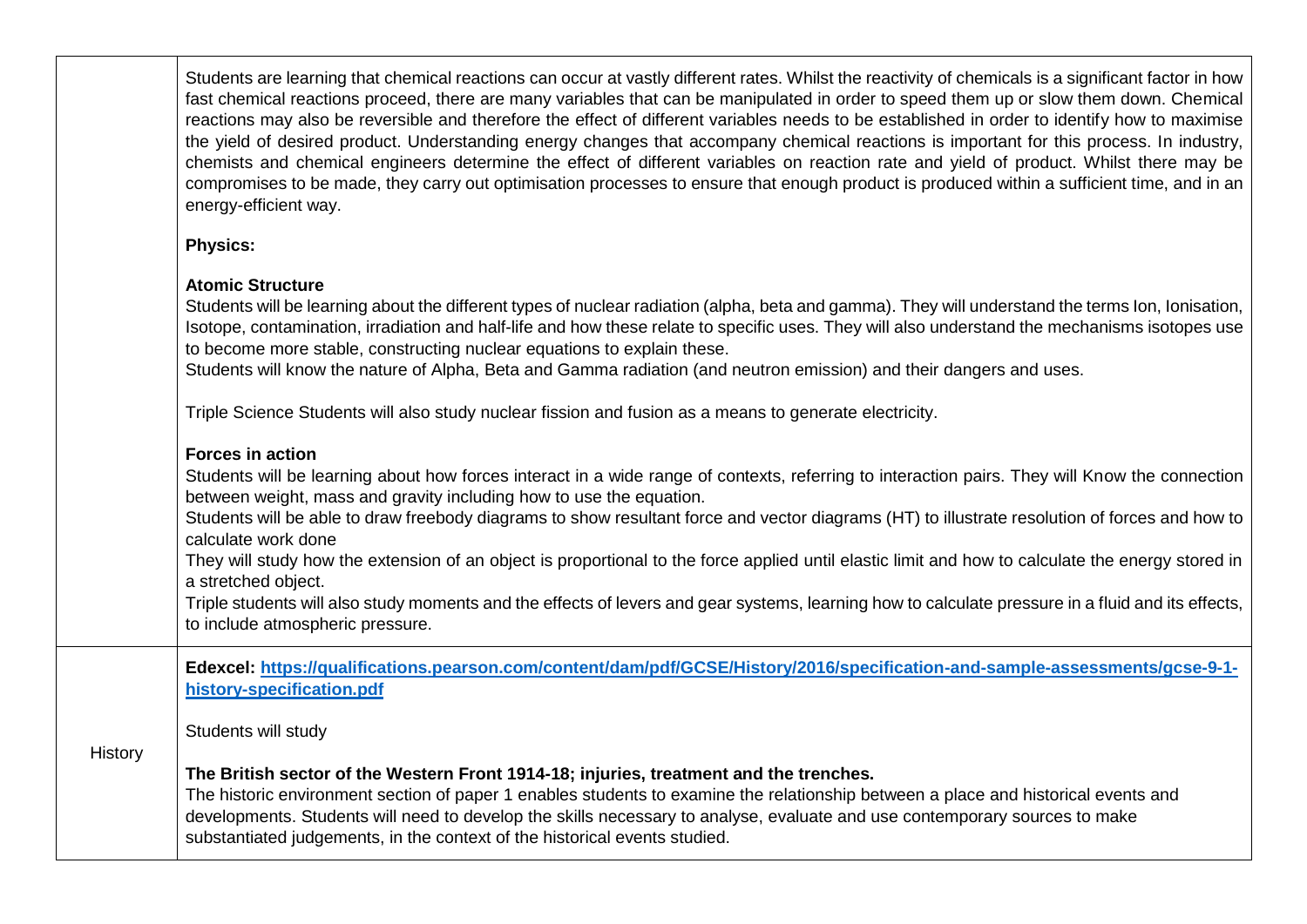-The context of the British sector of Western Front and the theatre of war in Flanders and northern France: the Ypres salient, the Somme, Arras and Cambrai. The trench system - its construction and organisation, including frontline and support trenches. The use of mines at Hill 60 near Ypres and the expansion of tunnels, caves and quarries at Arras. Significance for medical treatment of the nature of the terrain and problems of the transport and communications infrastructure.

-Conditions requiring medical treatment on the Western Front, including the problems of ill health arising from the trench environment. The nature of wounds from rifles and explosives. The problem of shrapnel, wound infection and increased numbers of head injuries. The effects of gas attacks.

-The work of the RAMC and FANY. The system of transport: stretcher bearers, horse and motor ambulances. The stages of treatment areas: aid post and field ambulance, dressing station, casualty clearing station, base hospital. The underground hospital at Arras. -The significance of the Western Front for experiments in surgery and medicine: new techniques in the treatment of wounds and

infection, the Thomas splint, the use of mobile x-ray units, the creation of a blood bank for the Battle of Cambrai.

-The historical context of medicine in the early twentieth century: the understanding of infection and moves towards aseptic surgery; the development of x-rays; blood transfusions and developments in the storage of blood.

-Knowledge of national sources relevant to the period and issue, e.g. army records, national newspapers, government reports, medical articles. Knowledge of local sources relevant to the period and issue, e.g. personal accounts, photographs, hospital records, army statistics. Recognition of the strengths and weaknesses of different types of source for specific enquiries. Framing of questions relevant to the pursuit of a specific enquiry and selection of appropriate sources for specific investigations.

#### **Early Elizabethan England 1558-88**

This is a depth study which focuses on a substantial and coherent short time span and requires students to understand the complexity of a society or historical situation and the interplay of aspects such as social, economic, political, religious and military factors. Key topic 1: Queen, government and religion, 1558–69

- The situation on Elizabeth's accession: Elizabethan England in 1558: society and government. The Virgin Queen: the problem of her legitimacy, gender, marriage. Her character and strengths. Challenges at home and from abroad: the French threat, financial weaknesses.
- The 'settlement' of religion: Religious divisions in England in 1558. Elizabeth's religious settlement (1559): its features and impact. The Church of England: its role in society.
- Challenge to the religious settlement: The nature and extent of the Puritan challenge. The nature and extent of the Catholic challenge, including the role of the nobility, Papacy and foreign powers.
- The problem of Mary, Queen of Scots: Mary, Queen of Scots: her claim to the English throne, her arrival in England in 1568. Relations between Elizabeth and Mary, 1568–69.

**Half Term 3 Theme: Paper 1: Coasts**

Geography Students will learn to:

- Know what the UK's landscape looks like and the location of the main upland, lowland and river systems.
- Understand how coasts are responsible for shaping the landscape of the UK and the landforms they create.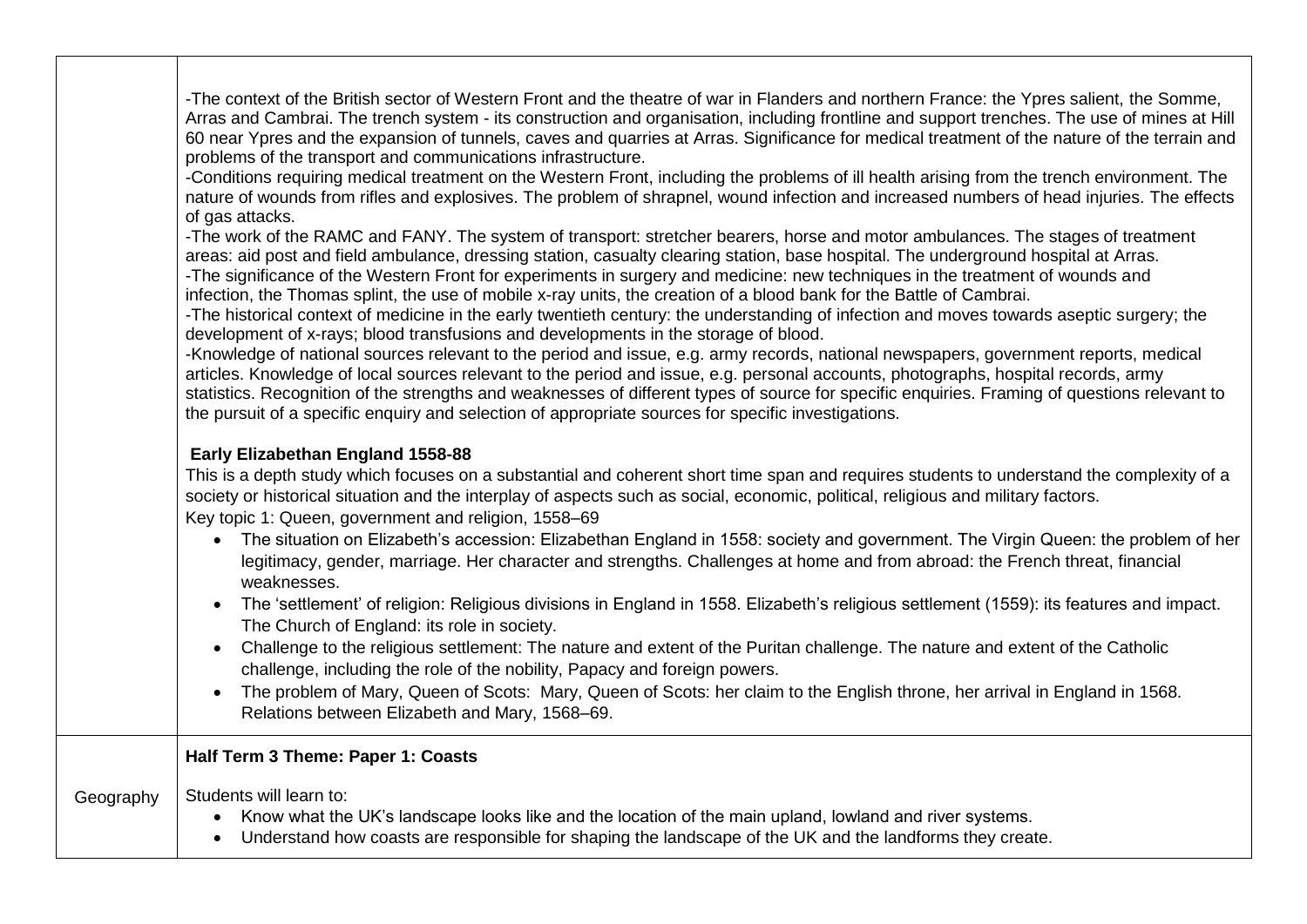|             | Explore the opportunities and challenges created by coasts and how they can be managed.<br>$\bullet$                                                                                                                                                                                                                                                                                                                                                                                                                                                                                                                                                                                                                                                                                                                                                                                                                                                                                      |
|-------------|-------------------------------------------------------------------------------------------------------------------------------------------------------------------------------------------------------------------------------------------------------------------------------------------------------------------------------------------------------------------------------------------------------------------------------------------------------------------------------------------------------------------------------------------------------------------------------------------------------------------------------------------------------------------------------------------------------------------------------------------------------------------------------------------------------------------------------------------------------------------------------------------------------------------------------------------------------------------------------------------|
|             | Half Term 4 Theme: Paper 1: Rivers. Paper 2: Urban Issues                                                                                                                                                                                                                                                                                                                                                                                                                                                                                                                                                                                                                                                                                                                                                                                                                                                                                                                                 |
|             | Students will learn to:<br>Understand how rivers are responsible for shaping the landscape of the UK and the landforms they create.<br>Explore the opportunities and challenges created by rivers and how they can be managed.<br>Begin to explore the growth of urban areas.                                                                                                                                                                                                                                                                                                                                                                                                                                                                                                                                                                                                                                                                                                             |
|             | <b>Half Term 3</b>                                                                                                                                                                                                                                                                                                                                                                                                                                                                                                                                                                                                                                                                                                                                                                                                                                                                                                                                                                        |
|             | Students will study religious teachings, and religious, philosophical and ethical arguments, relating to the issues that follow, and their impact<br>and influence in the modern world. They should be aware of contrasting perspectives in contemporary British society on all of these issues<br>in order to judge the value of these for everyday life today and the value of these views to different people.<br>They must be able to explain contrasting beliefs on the following three issues with reference to the main religious tradition in Britain<br>(Christianity) and Islam: Abortion, Euthanasia and Animal experimentation. These are controversial issues in today's world and students will<br>be involved in discussion and debate around these both inside and outside school.                                                                                                                                                                                        |
| <b>RE</b>   | <b>Half Term 4</b>                                                                                                                                                                                                                                                                                                                                                                                                                                                                                                                                                                                                                                                                                                                                                                                                                                                                                                                                                                        |
|             | Students should be aware that Islam is one of the diverse religious traditions and beliefs in Great Britain today and that the main religious<br>tradition in Great Britain is Christianity. Students should study the beliefs, teachings and practices of Islam and their basis in Islamic sources<br>of wisdom and authority. They should be able to refer to scripture and other writings where appropriate. Some texts are prescribed for study<br>in the content set out below and questions may be set on them. Students may refer to any relevant text in their answers. Students should<br>study the influence of the beliefs, teachings and practices studied on individuals, communities and societies. Common and divergent views<br>within Islam in the way beliefs and teachings are understood and expressed should be included throughout. Students may refer to a range<br>of different Muslim perspectives in their answers, including those from Sunni and Shi'a Islam. |
| Citizenship | Students will study the foundations of how the government works<br>Getting elected<br>Does every vote count?<br>Who shall I vote for?<br>Getting into power<br>Forming a government<br>How are laws made?<br>Balancing the budget<br>$\bullet$                                                                                                                                                                                                                                                                                                                                                                                                                                                                                                                                                                                                                                                                                                                                            |
|             | Student will also study the justice system                                                                                                                                                                                                                                                                                                                                                                                                                                                                                                                                                                                                                                                                                                                                                                                                                                                                                                                                                |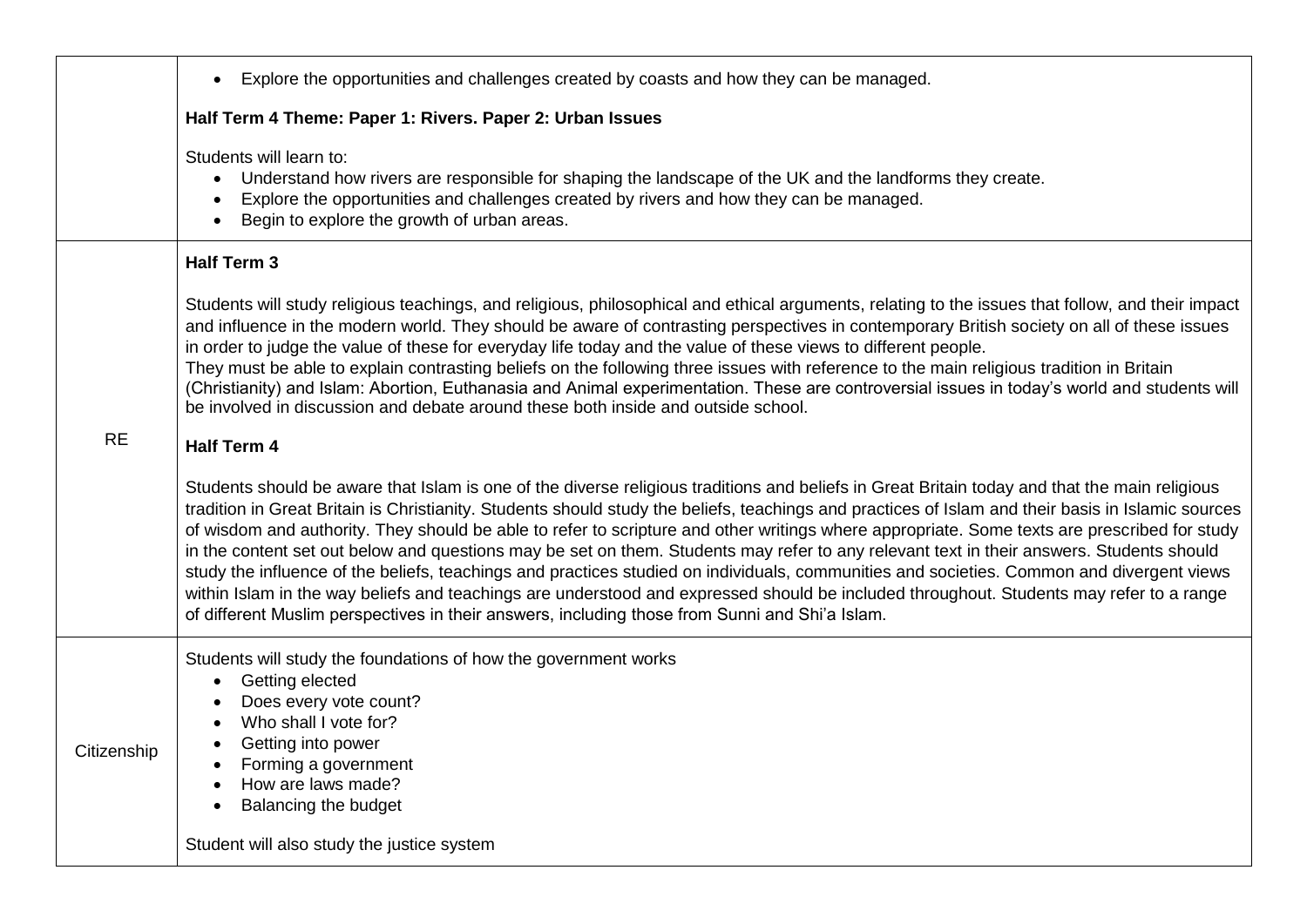|         | What is the Law?<br><b>Criminal vs Civil law</b><br>Who puts the law into practice<br><b>Criminal Courts</b><br>Defending violent criminals                                                                                                                                                                                                                                                                                                                                         |
|---------|-------------------------------------------------------------------------------------------------------------------------------------------------------------------------------------------------------------------------------------------------------------------------------------------------------------------------------------------------------------------------------------------------------------------------------------------------------------------------------------|
|         | Half term 3: Family and Relationships<br>Content: Describing photos, physical descriptions of people, friendship, family relationships, views on marriage, weekend activities,                                                                                                                                                                                                                                                                                                      |
| German  | comparing life now and in the past<br>Grammar:<br>3 <sup>rd</sup> person verbs,<br>$\bullet$<br>$mit + dative,$<br>separable verbs,<br>$\bullet$<br>prepositions (in, an)<br>Half term 4: Exchange<br>Content: Greeting an exchange partner, describing your home, describing a typical day, food and drink, shopping for food, traditional<br>German meals, eating in a restaurant<br>Grammar:<br>Using du/Sie,<br>prepositions with cases,<br>separable verbs,<br>reflexive verbs |
|         | Half term $3 + 4$ : Family and Relationships<br>Students are learning to discuss Family and relationships and describing people and their hobbies. Using social networks, reading<br>preferences and making arrangements to go out.                                                                                                                                                                                                                                                 |
| Spanish | They are revising:<br>Present<br>Preterite<br>$\bullet$<br>Future tenses.<br>$\bullet$<br>They will be comparing 'then and now' using the imperfect tense. They are also learning the present continuous.                                                                                                                                                                                                                                                                           |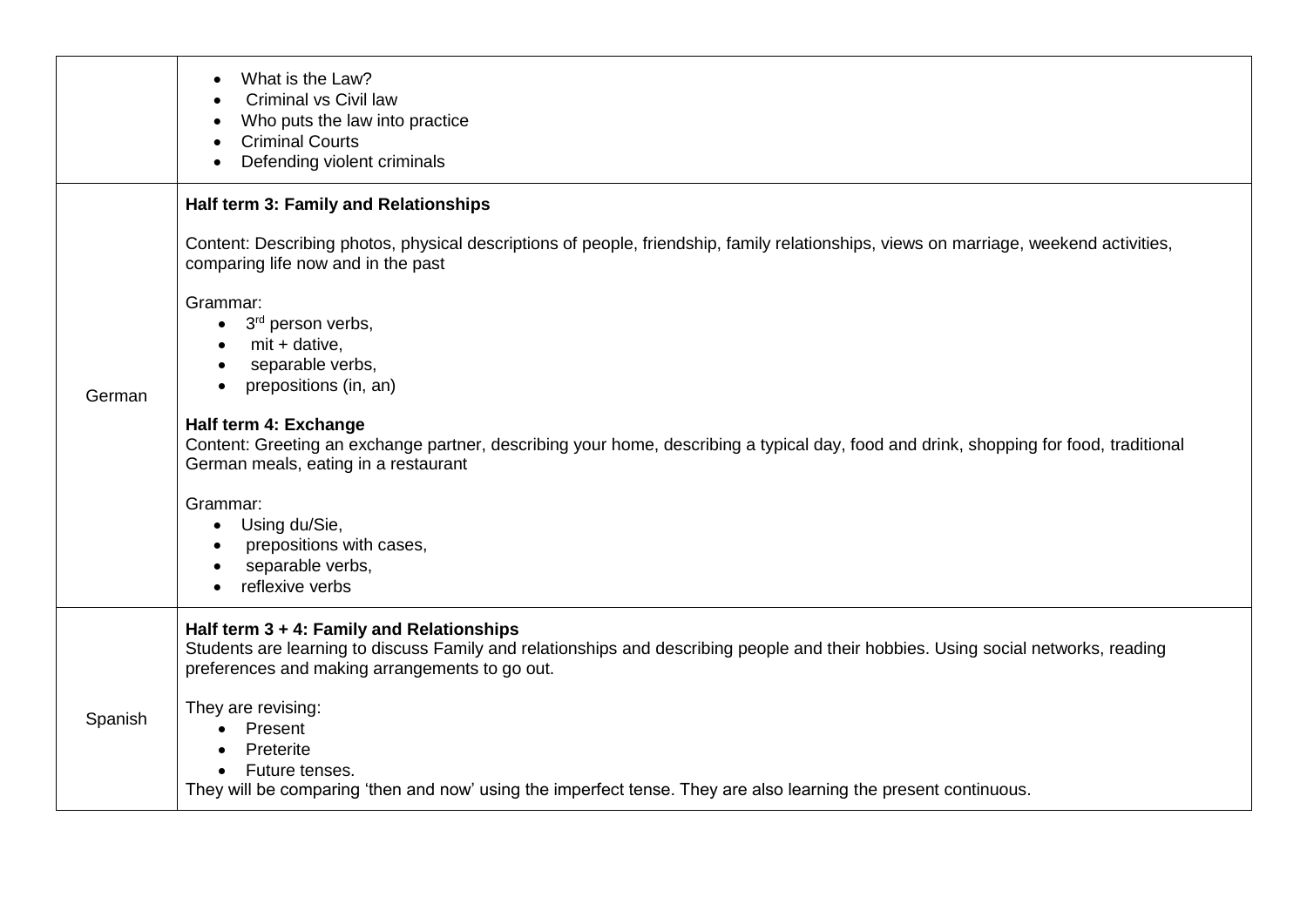|                     | Students are learning about Algorithms.<br>To be able to understand what computational thinking is and to be able to identify and solve problems in a computational manner.<br>To be able to design, create and refine algorithms to a given problem<br>To be able to identify and use searching and sorting algorithms<br>$\bullet$                                                                                                                                                                                                                                                                                                                                                                                                                                                                                                                                                                                                                                                                                                                                                                                                                                                                                                                                                                                                                    |
|---------------------|---------------------------------------------------------------------------------------------------------------------------------------------------------------------------------------------------------------------------------------------------------------------------------------------------------------------------------------------------------------------------------------------------------------------------------------------------------------------------------------------------------------------------------------------------------------------------------------------------------------------------------------------------------------------------------------------------------------------------------------------------------------------------------------------------------------------------------------------------------------------------------------------------------------------------------------------------------------------------------------------------------------------------------------------------------------------------------------------------------------------------------------------------------------------------------------------------------------------------------------------------------------------------------------------------------------------------------------------------------|
| Computer<br>Science | Students are learning about Systems Software.<br>To be able to understand the various roles of an operating system<br>To understand what utility software is and be able to discuss the tasks different utility software might undertake<br>$\bullet$                                                                                                                                                                                                                                                                                                                                                                                                                                                                                                                                                                                                                                                                                                                                                                                                                                                                                                                                                                                                                                                                                                   |
|                     | Students are learning about computer networks, connections and protocols.<br>To understand what a network is<br>$\bullet$<br>To be able to identify different topologies and the advantages and disadvantages of each<br>To be able to explain the difference between wired and wireless networks and how the various protocols and layers enable the<br>transfer of information                                                                                                                                                                                                                                                                                                                                                                                                                                                                                                                                                                                                                                                                                                                                                                                                                                                                                                                                                                        |
| iMedia              | Students will begin development of their Creating Digital Graphics coursework. This will include the following elements:<br>Students are learning to understand the purpose and properties of digital graphics. This will include:<br>Why digital graphics are used (e.g. to entertain, to inform, to advertise, to promote, to educate)<br>How digital graphics are used (e.g. magazine covers, CD/DVD covers, adverts, web images and graphics, multimedia products,<br>games)<br>Types of digital graphics<br>File formats<br>The properties of digital graphics and their suitability for use in creating images<br>How different purposes and audiences influence the design and layout of digital graphics<br><b>Coursework</b><br>Students are learning to be able to plan the creation of a digital graphic. This will include:<br>Interpret client requirements for a digital graphic based on a specific brief<br>$\bullet$<br>Understand target audience requirements for a digital graphic<br>Produce a work plan for an original graphics creation<br>Produce a visualisation diagram for a digital graphic<br>$\bullet$<br>Identify the assets needed to create a digital graphic<br>Identify the resources needed to create a digital graphic<br>How legislation applies to images used in digital graphics, whether sourced or created. |
| IT                  | Student will look at how data and information are used in the IT industry and how to store it safety.                                                                                                                                                                                                                                                                                                                                                                                                                                                                                                                                                                                                                                                                                                                                                                                                                                                                                                                                                                                                                                                                                                                                                                                                                                                   |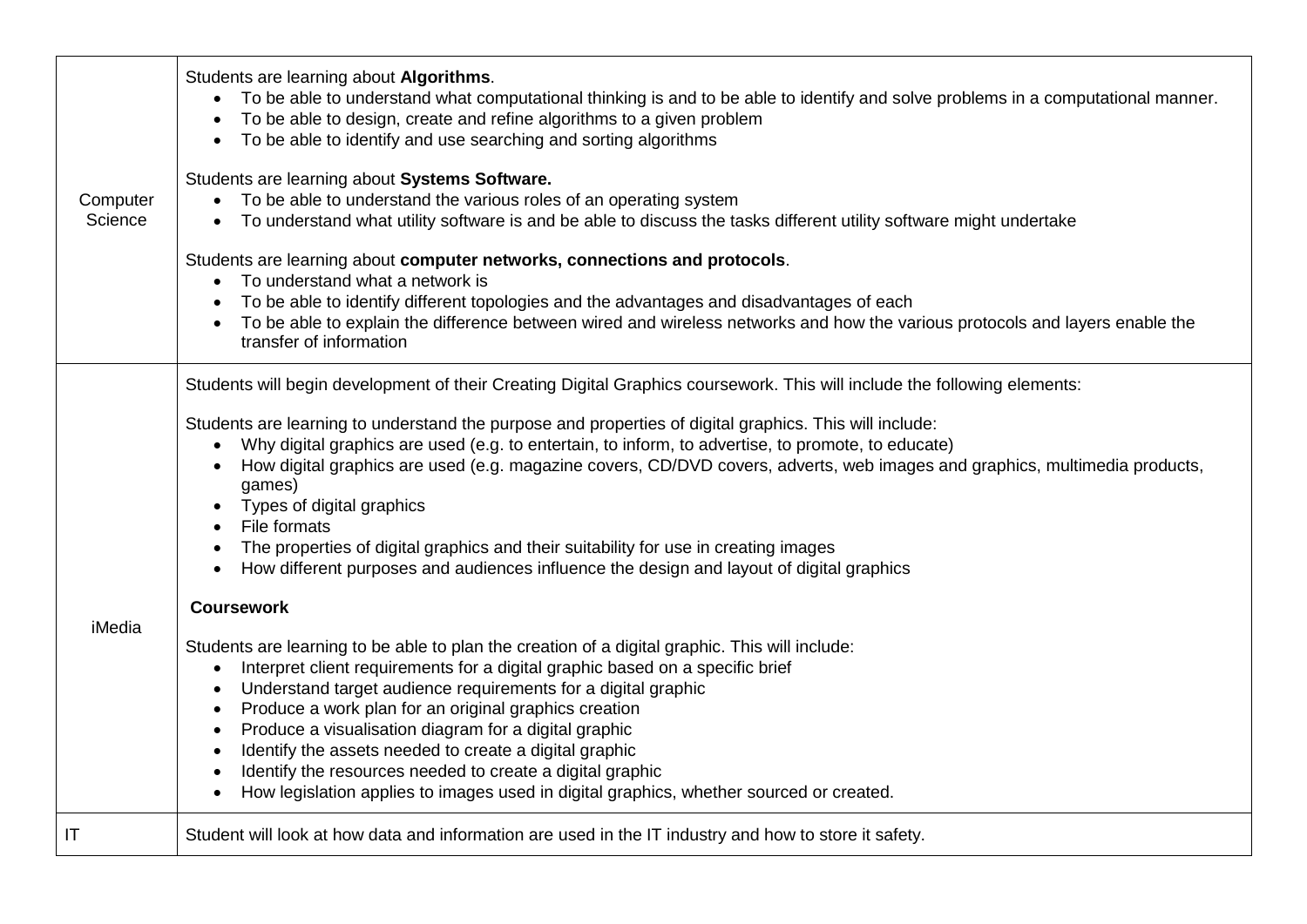|             | What is data<br>Data types<br>What is information<br>How data and information are related<br>Data collection and storage<br>Data collection<br>Big data<br>Data stores                                                                                                                                                                                        |
|-------------|---------------------------------------------------------------------------------------------------------------------------------------------------------------------------------------------------------------------------------------------------------------------------------------------------------------------------------------------------------------|
|             | Students will look at how data and computers are impacted by external threats and how to manage them.<br>Malware<br>$\bullet$<br>Social engineering<br>Hacking<br>Botnets and DDoS attacks<br>Physical vulnerabilities<br>Impacts of attacks<br>Consequences of attacks<br>Preventative measures<br>Legal protection<br><b>Ethical and morals</b><br>Pharming |
| Art         | Students will take close up photographs of confectionary and will use them to create larger pieces outside of their sketch books. They will<br>study the work of Sarah Graham.<br>They will focus on developing high quality colours skills and painting techniques                                                                                           |
| Photography | We are exploring working with pattern and colour and still life photography.<br>We are learning Photoshop skills that will lead to making a Photoshop collage inspired by the work of Daniel Gordon.                                                                                                                                                          |
| Graphics    | Half term 3<br>Students will study<br>Investigation, primary and secondary data<br>$\bullet$<br>Environmental, social and economic challenge<br>The work of others<br>Design strategies<br>Communication of design ideas                                                                                                                                      |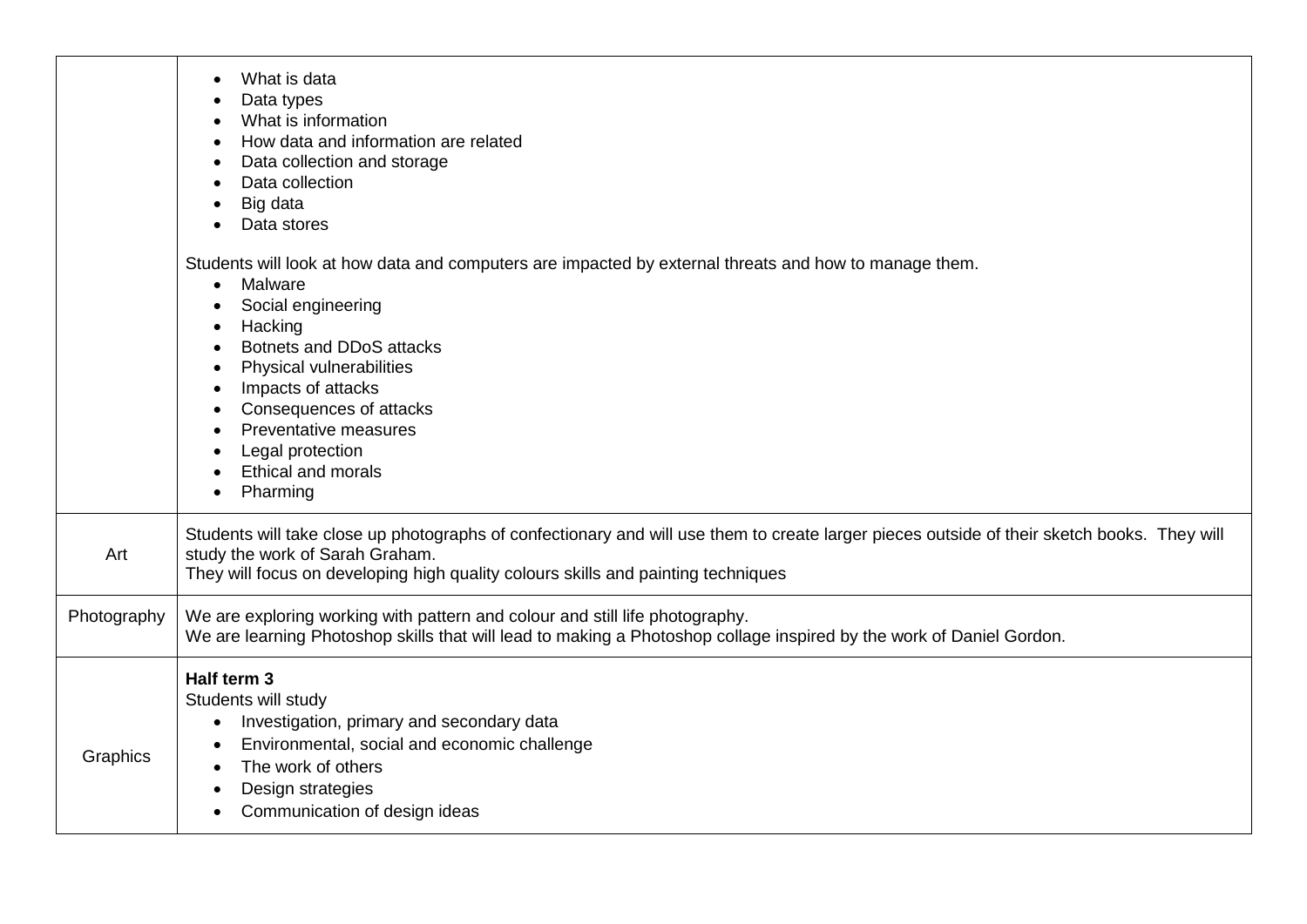|      | Prototype development<br>$\bullet$                                                                                                                                                                                                                                                                                                                                                                                                                                                                                                                                                                                                                                                                                                                                                                                                                                                                                                                                                                                                                                                                                                                                                                                                                                                                                                                                                                                                                                                                                                 |
|------|------------------------------------------------------------------------------------------------------------------------------------------------------------------------------------------------------------------------------------------------------------------------------------------------------------------------------------------------------------------------------------------------------------------------------------------------------------------------------------------------------------------------------------------------------------------------------------------------------------------------------------------------------------------------------------------------------------------------------------------------------------------------------------------------------------------------------------------------------------------------------------------------------------------------------------------------------------------------------------------------------------------------------------------------------------------------------------------------------------------------------------------------------------------------------------------------------------------------------------------------------------------------------------------------------------------------------------------------------------------------------------------------------------------------------------------------------------------------------------------------------------------------------------|
|      | NEA focus - Section C&D: Generating and developing design ideas                                                                                                                                                                                                                                                                                                                                                                                                                                                                                                                                                                                                                                                                                                                                                                                                                                                                                                                                                                                                                                                                                                                                                                                                                                                                                                                                                                                                                                                                    |
|      | Half term 4<br>Students will study<br>Energy, storage and generation<br>$\bullet$<br>Developments in new materials<br>Systems approach to designing<br><b>Mechanical Devices</b><br>NEA focus - Mini NEA - contextual challenge. Section A & B focus in preparation for the NEA 2 brief release in June.                                                                                                                                                                                                                                                                                                                                                                                                                                                                                                                                                                                                                                                                                                                                                                                                                                                                                                                                                                                                                                                                                                                                                                                                                           |
|      | <b>Spring 1</b>                                                                                                                                                                                                                                                                                                                                                                                                                                                                                                                                                                                                                                                                                                                                                                                                                                                                                                                                                                                                                                                                                                                                                                                                                                                                                                                                                                                                                                                                                                                    |
| Food | Students will develop their knowledge and understanding of dairy foods and non-dairy alternatives. The learning topics covered are below:<br>Introduction to dairy foods and non-dairy alternatives.<br>$\bullet$<br>Nutrition related to dairy - Focussing specifically on micronutrients A, D, E & K, and calcium and fluoride.<br>$\bullet$<br>Water- and fat-soluble vitamins.<br>Denaturation and preservation of water-soluble micronutrients caused by cooking methods / storage techniques.<br>Functional and chemical properties - to cover antioxidants A & E and their role in the prevention of disease and preservation of food<br>quality (oxidation).<br>Food safety - will look at all food poisoning bacteria, consider the use of microorganisms in food production i.e. mould and bacteria<br>in cheese/yoghurt and will discuss bacterial contamination when preparing, buying, cooking and storing foods.<br>Discussion of the preservation of food quality via antioxidants (Vitamins A & E).<br>$\bullet$<br>Lactose intolerance - symptoms, treatment, alternatives. Rickets and osteoporosis will be discussed.<br>$\bullet$<br>Religious diets in relation to dairy (e.g., Buddhism)<br>$\bullet$<br>Primary and secondary processing of dairy foods. Milk, cheese, yoghurt and butter making will be taught and the associated loss of<br>$\bullet$<br>vitamins. The effect of heating and drying on the sensory characteristics of milk will be discussed.<br>Fortified and organic foods<br>$\bullet$ |
|      | NEA focus – developing their preparation, cooking and presentation skills. All dishes cooked to contain dairy. The list of dishes that<br>students will be cooking is below:<br>Quiche<br>$\bullet$<br>Crème Brulee<br>Chicken kebabs, tzatziki and pitta breads                                                                                                                                                                                                                                                                                                                                                                                                                                                                                                                                                                                                                                                                                                                                                                                                                                                                                                                                                                                                                                                                                                                                                                                                                                                                   |
|      | Potato dauphinoise                                                                                                                                                                                                                                                                                                                                                                                                                                                                                                                                                                                                                                                                                                                                                                                                                                                                                                                                                                                                                                                                                                                                                                                                                                                                                                                                                                                                                                                                                                                 |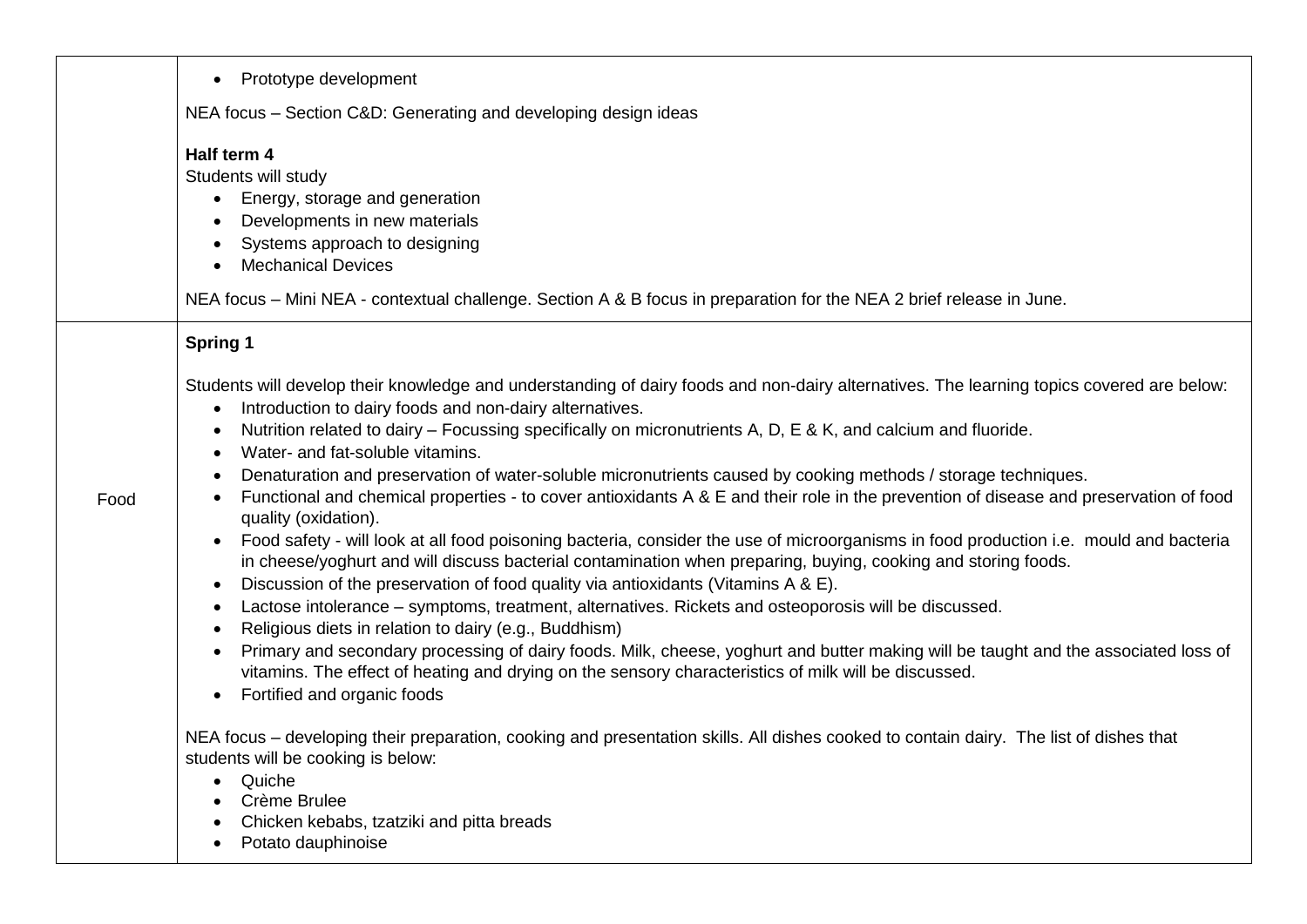- Key lime pie
- Homemade butter and cheese scones made with buttermilk.
- NEA 2 Assessment criteria

#### **Spring 2**

Students will develop their knowledge and understanding of topics surrounding butter, spreads, sugars and syrup. The learning topics covered are below:

- Introduction to the food commodity Types of butter, spread, sugars and syrups.
- Nutrition related to the macronutrient Fat. Dietary reference values will be discussed.
- Differences between types of fats and their chemical structure: solid/liquid animal, solid/liquid plant, monounsaturated, saturated and polysaturated fats and their impact on health. Amounts of fat needed at varying life stages. Excess and deficiency discussed.
- Recap carbohydrate knowledge learnt in Autumn 2 (sources and functions of carbohydrates, monosaccharides, disaccharides and polysaccharides).
- Functional and chemical properties to cover shortening, aeration, plasticity, emulsification.
- Food safety will consider theory related to how these products are low risk due to low water activity.
- Will consider health conditions e.g., obesity, high blood pressure, cholesterol and diabetes. Will discuss BMR and PAL.
- Food processing and productions Will consider cholesterol lowering spreads and their impact on health. Primary and secondary processing of milk to make butter (re-cap) and sugar production. Will discuss how vitamins A and D are added to fats and low fat spreads.
- What the world eats and why?

NEA focus – developing their preparation, cooking and presentation skills. All dishes cooked to contain either butter, spreads, sugar or syrup. Students will cook every week this half term. The NEA focus this half term is NEA 2 Assessment criteria.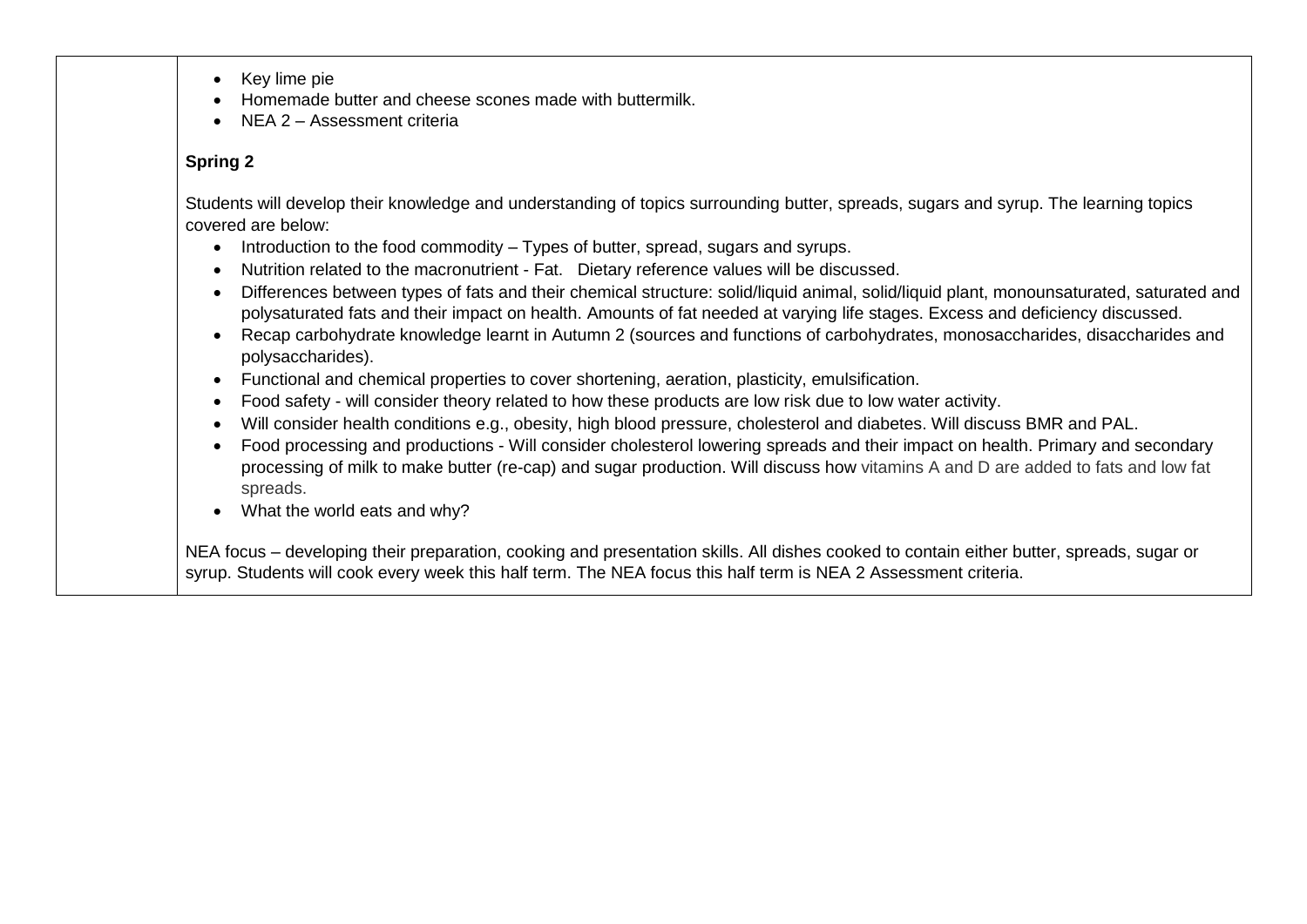| Engineering                       | Students will develop knowledge, skills and understanding in:<br>Health and safety legislation<br>$\bullet$<br>Engineering drawings (developing technical Engineering drawing techniques, reading and interpreting Engineering drawings).<br>Drawing conventions<br>Standards of measurements<br>Equations<br>Energy, forces and motion<br>Develop skills of workshop routine and the correct selection of tools, machinery and materials.<br><b>British standards</b><br>Completing a Synoptic Project Assessment. The brief this term focuses on Hydraulic Excavators. Students to analyse the brief,<br>create CAD and hand-drafted drawings, research materials and tools, show evidence of machinery testing, create a production plan<br>and complete an evaluation.                                                                                             |
|-----------------------------------|------------------------------------------------------------------------------------------------------------------------------------------------------------------------------------------------------------------------------------------------------------------------------------------------------------------------------------------------------------------------------------------------------------------------------------------------------------------------------------------------------------------------------------------------------------------------------------------------------------------------------------------------------------------------------------------------------------------------------------------------------------------------------------------------------------------------------------------------------------------------|
| <b>PE</b>                         | Students are learning to tackle complex and demanding physical activities. They will get involved in a range of activities that develops<br>personal fitness and promotes an active, healthy lifestyle. Students will be taught to use and develop a variety of tactics and strategies to<br>overcome opponents in team and individual games. They will further develop their technique and improve their performance in other<br>competitive sports. They will take part in a range of environments which present intellectual and physical challenges, which encourage them<br>to work in a team, building on trust and developing skills to solve problems, either individually or as a group. They will evaluate their<br>performances compared to previous ones and demonstrate improvement across a range of physical activities to achieve their personal best. |
| <b>BTEC</b><br><b>SPORT</b>       | Students continue to study Unit 1: Fitness for Sport and Exercise in preparation for the exam before half term. Pupils work on how they can<br>use sports examples to help answer exam style questions.<br>Know about the components of fitness, exercise intensity, the principles of training and additional principles of training.<br>$\bullet$<br>Explore different fitness training methods<br>Investigate fitness testing to determine fitness levels<br>During the second half term students start Unit 2: Practical Sports Performance and students will:<br>Understand the rules, regulations and scoring systems for selected sports<br>$\bullet$<br>Practically demonstrate skills, techniques and tactics for selected sports<br>Be able to review a sports performance.                                                                                  |
| <b>Business</b><br><b>Studies</b> | <b>Unit 2 Marketing</b><br>Student will learn about how marketing is used in a business to increase sales and profit.<br>The Role of marketing<br><b>Market Research</b><br><b>Market Segmentation</b>                                                                                                                                                                                                                                                                                                                                                                                                                                                                                                                                                                                                                                                                 |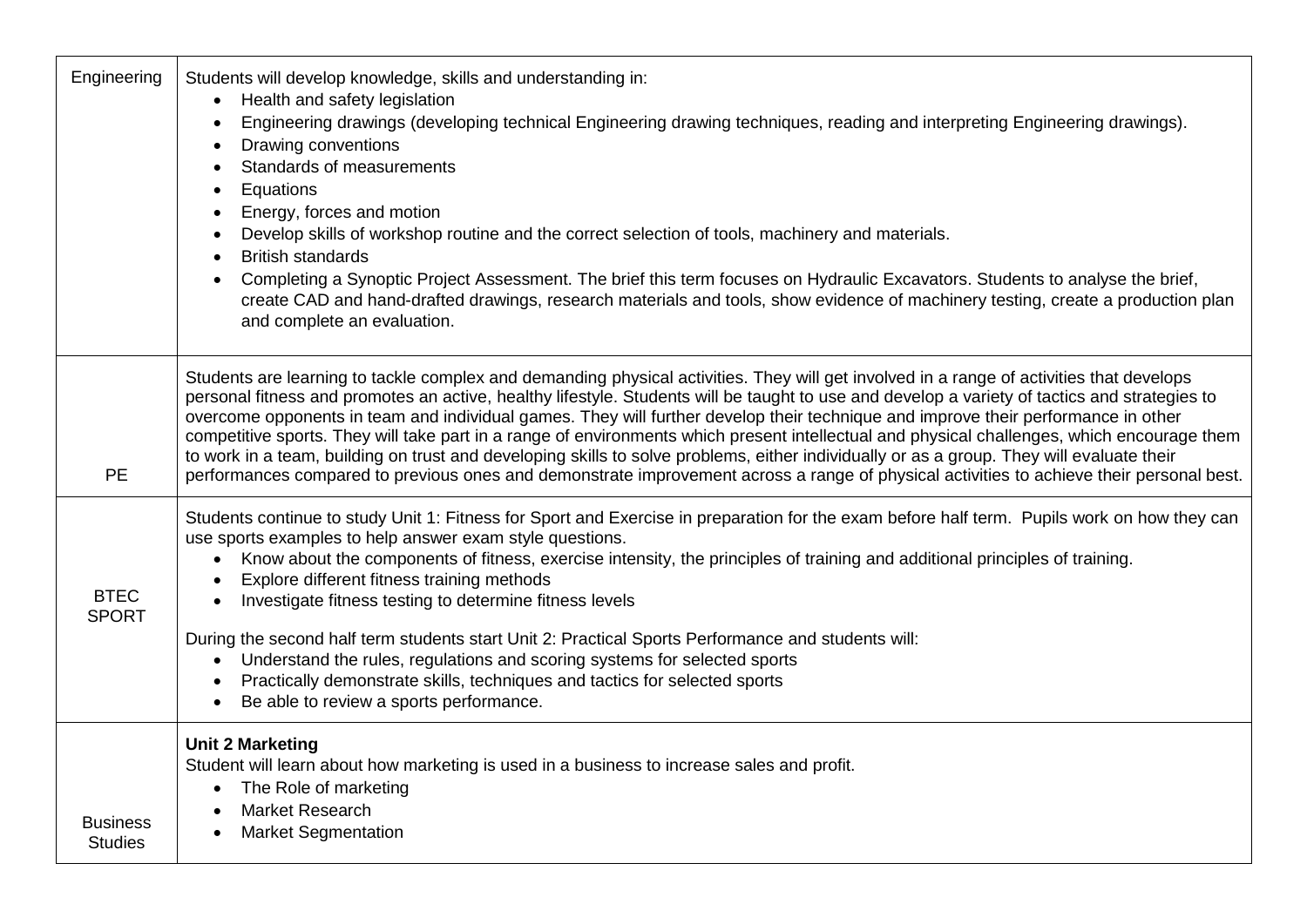|  |                    | The marketing mix<br>$\bullet$<br>Price<br>Place<br>Product<br>Promotion<br>$\bullet$<br>Interpretation of market data.<br>$\bullet$<br>Marketing project<br>$\bullet$                                                                                                                                                                                                                                                                  |
|--|--------------------|-----------------------------------------------------------------------------------------------------------------------------------------------------------------------------------------------------------------------------------------------------------------------------------------------------------------------------------------------------------------------------------------------------------------------------------------|
|  |                    | Theme: How individuals deal with life events<br>Half Term 3:<br>Students are exploring how life events are expected or unexpected that occur in an individual's life. This will include:<br>Applying the theory learnt to real life scenarios to develop an understanding of expected and unexpected life events.<br>$\bullet$<br>Studying a range of case studies<br>$\bullet$                                                         |
|  |                    | Examples of expected life events:<br>Giving birth and parenthood<br>$\bullet$<br>Job<br>School<br>$\bullet$<br>Relationships<br>$\bullet$                                                                                                                                                                                                                                                                                               |
|  | Health and         | Examples of unexpected life events:<br><b>Illness</b><br>$\bullet$<br>Accidents<br><b>Divorce</b><br>Bereavement<br>Redundancy                                                                                                                                                                                                                                                                                                          |
|  | <b>Social Care</b> | Half Term 4:<br>Students are exploring how individuals can adapt or be supported through changes caused by life events.<br>This includes:<br>Developing a deeper understanding of how a person can cope with life events using both formal and informal support.<br>$\bullet$<br>Consider how well individuals can adapt to the changes caused by life events and cope with it by seeking support from various<br>$\bullet$<br>sources. |
|  |                    | <b>Sources of support:</b><br>Formal – support that is received from a professional for example a GP, Counsellor or a Psychiatrist                                                                                                                                                                                                                                                                                                      |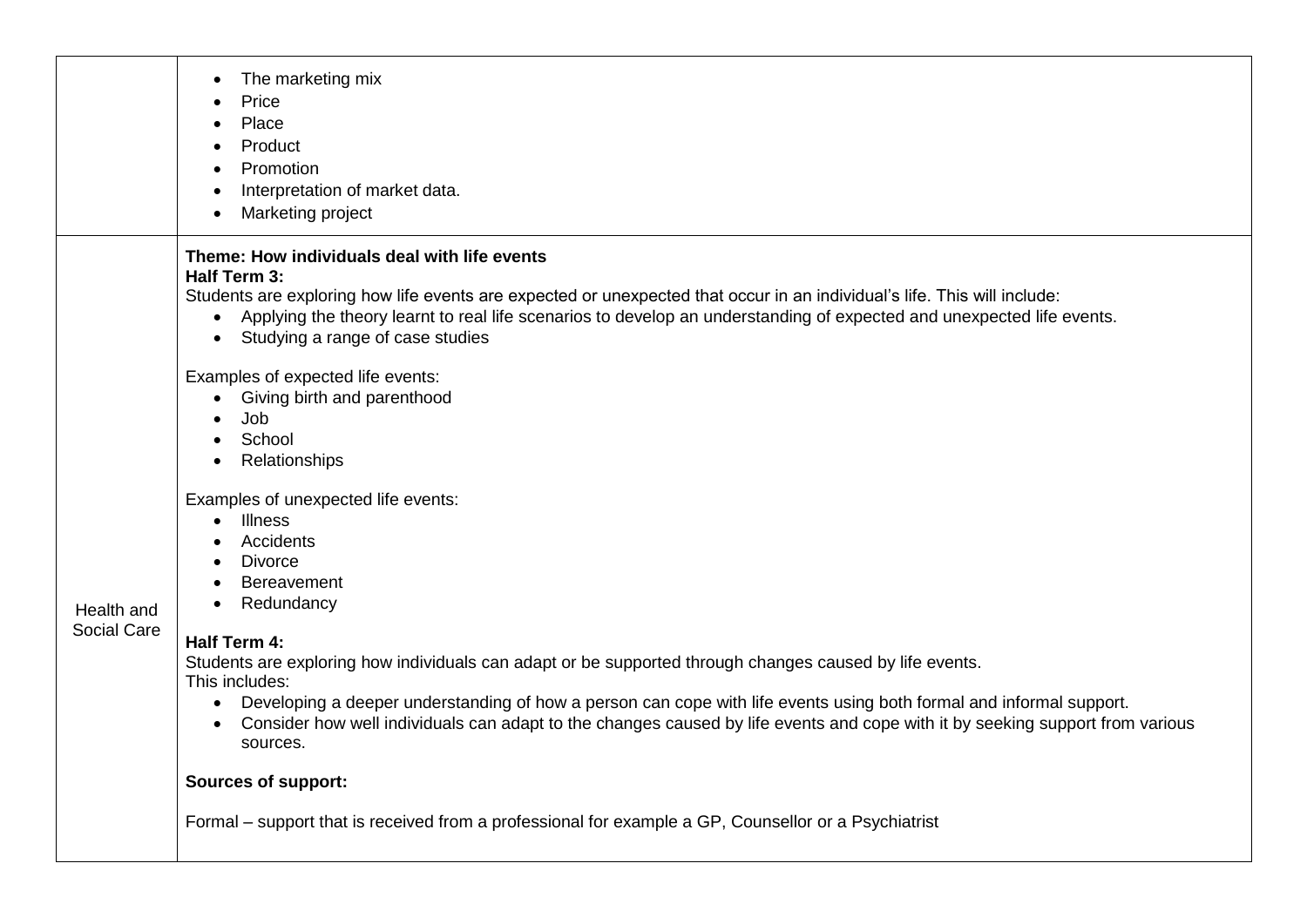|                      | Informal support - Physical and emotional support received from family and friends.                                                                                                                                                                                                                                                                                                                                                                                          |
|----------------------|------------------------------------------------------------------------------------------------------------------------------------------------------------------------------------------------------------------------------------------------------------------------------------------------------------------------------------------------------------------------------------------------------------------------------------------------------------------------------|
| Child<br>Development | Students will explore the different factors that can affect a child's growth and development from birth to five years old.<br>Different factors will have an impact on different aspects of growth and development.<br>Students will consider the impact of factors in the following life stages:<br>Main age ranges:<br>$\bullet$ 0-18 months<br>18 months-3 years<br>$\bullet$ 3-5 years                                                                                   |
|                      | <b>Physical:</b><br>prenatal – genetics and how genetic abnormalities occur (e.g. Down's syndrome, muscular dystrophy)<br>maternal nutrition/exercise, effects of parental drug or substance abuse<br>premature/low birth weight<br>mother's mental health<br>health status – chronic or life limiting illness o diet and dietary deficiencies o amount of exercise.                                                                                                         |
|                      | <b>Environmental:</b><br>housing – living in areas of deprivation or experiencing housing needs<br>home environment - living with a high level of parental conflict, experiences of abuse and neglect<br>effects of exposure to drugs, alcohol and smoking.                                                                                                                                                                                                                  |
|                      | Socioeconomic:<br>experiences of discrimination on social, racial or cultural grounds<br>income and poverty – unemployed and workless families, access to good early education experiences (e.g. nursery and preschool)<br>poor relationships with significant adults - level of warmth, affection and attention received                                                                                                                                                    |
| Drama                | Students are continuing to develop an understanding of devising techniques, practitioner knowledge and core acting skills.<br>Students will:<br>Participate in characterisation workshops<br>Learn how to work in response to a given stimulus<br>Learn how to record ideas and to write a devising log showing their awareness of the process and how to communicate ideas.<br>Understand and explore the genre and styles of Stanislavski, Brecht, Artaud, Miller and Boal |
|                      | During half term 4, Students will create a final devised performance based on an exploration of stimuli. Students will learn how to work in<br>response to given stimulus and complete their final drafts of their written coursework log.                                                                                                                                                                                                                                   |